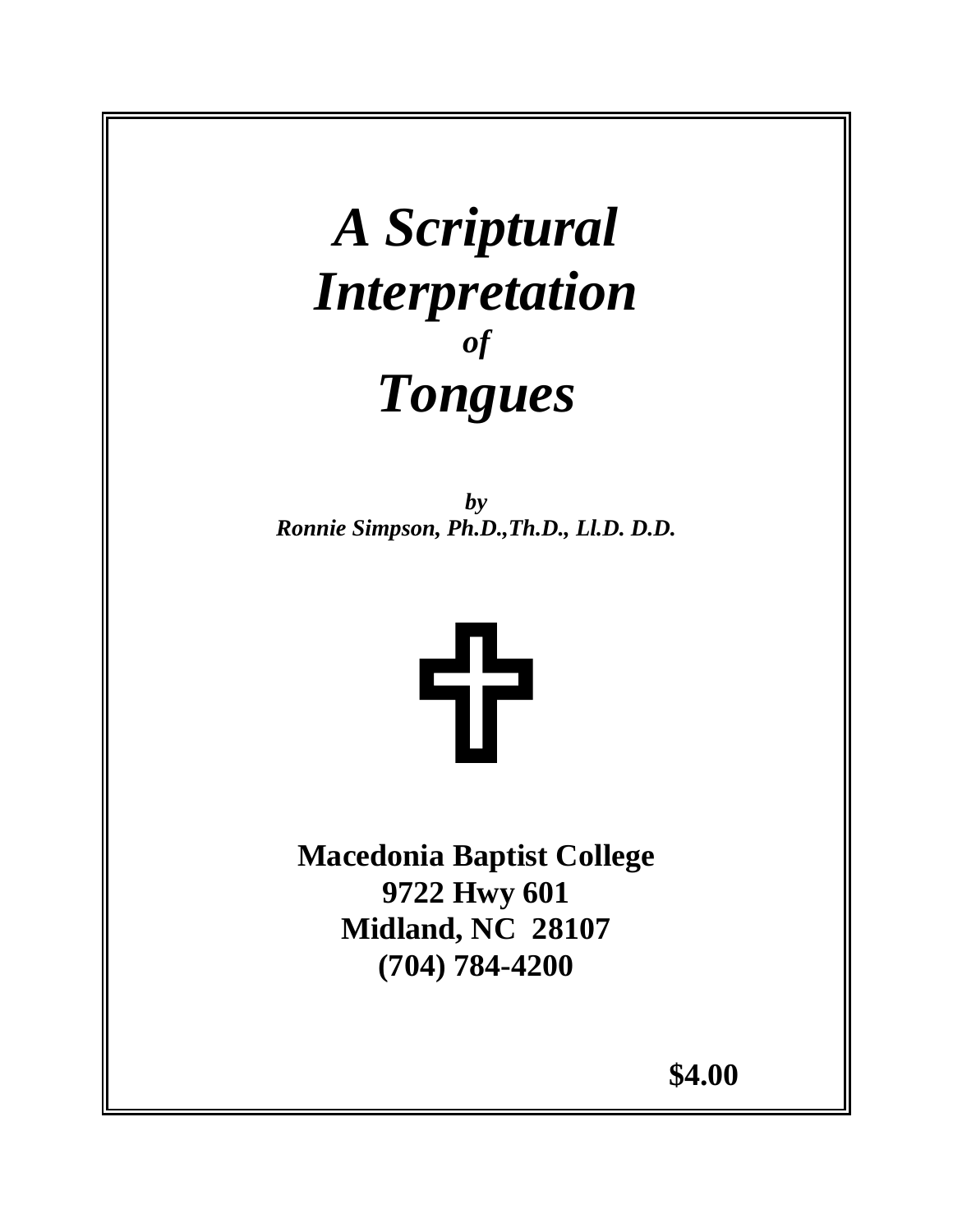## **A SCRIPTURAL INTERPRETATION OF TONGUES THE ROOTS OF THE MODERN DAY PENTECOSTAL MOVEMENT NOTES FROM "AZUSA STREET" by Frank Bartleman**

 **The Azusa Street revival of 1906-1909** ushered into being the worldwide twentieth-century pentecostal renewal. The main people involved were a teacher, Charles Parham; a preacher, William J. Seymour; a city, Los Angeles; a journalist, Frank Bartleman; and a building, the Azusa Street Mission, located at 312 Azusa Street.

 **Charles Parham** is credited with being the father of the movement. A former Methodist minister from Kansas, Parham by 1898 had begun a healing home in Topeka where students were invited to study the Scriptures in a small Bible school community. Four major teachings were justification by faith, sanctification as a second work of grace, divine healing, and the premillenial second coming of Christ.

 In January 1901, one of Parham's students, an eighteen-year-old girl named **Agnes Ozman**, began to speak in other tongues. From this experience, Parham constructed his thesis that glossolalia was the Biblical evidence of being baptized in the Holy Spirit.

 In 1905, he moved his school to Houston, Texas where **William J. Seymour**, a Baptist, joined Parham's Bible School. In 1906 Seymour received an invitation to preach in a black Nazarene church in Los Angeles pastored by a woman preacher, a Reverend Mrs. Hutchinson. William J. Seymour was the central figure of the Azusa Street revival.

 **Frank Bartleman's** diary and reports in the holiness press constituted the most complete and reliable record of what occurred at Azusa Street. He was said to have been converted in October 1893 in the Baptist Temple in Philadelphia. He was licensed by the Temple Baptist Church but left the Baptists and cast his lot with the holiness movement. He then joined the Salvation Army but left and entered Moody Bible Institute in Chicago, Illinois. He left there not long after and did a tour through the South. In 1900 he married a Miss Ladd, matron of a school for fallen girls in Pittsburgh, Pennsylvania. He also experienced his first spiritual manifestation of "shouting and jumping." Soon after marriage, Bartleman was ordained in Philadelphia by a pentecostal holiness group.

 Near the time of this marriage he joined the Wesleyan Methodist Church and was assigned a pastorate in Corry, Pennsylvania. During this period, Bartleman was subject to several more mystical experiences in addition to his shouting and jumping of a few months earlier. In a camp meeting he felt "electric shocks" to the point that he fell unconscious. Later, after his horse was healed in answer to prayer, Satan attacked him in his room at night "to destroy me." The name of Jesus put Satan to flight. Also, after a miraculous healing, he was "slain in the Spirit" for one-half hour before a congregation where he had been preaching.

 He left Pennsylvania and moved to Denver, Colorado, where he went to work with Alma White, head of the Pillar of Fire church, a small holiness group that specialized in the "holy dance." It was here that Bartleman was "cured of ever worshipping a religious zeal or creed." In 1904, he moved to Sacramento, California where he worked in the Peniel Mission, a holiness rescue mission in the heart of the city. He then moved to Los Angeles, where he worked with the various holiness churches and missions in the Los Angeles area. About 1905, Bartleman began writing articles for the holiness press. In his writings, Bartleman injects himself into the story as one of the prime movers of the Azusa Street events but the crucial role was played by William J. Seymour, pastor of the Azusa Street Mission.

 In 1906 Seymour had been invited to preach in a black Nazarene church in Los Angeles pastored by a "Mrs. Hutchinson." When Seymour preached his first sermon, proclaiming the "inital evidence" theory of the baptism in the Holy Spirit, he was locked out of the Nazarene church. Simply stated, the theory is that one cannot say that he has been "baptized in the Holy Spirit" without the "inital evidence" of speaking in tongues. This was an offensive and revolutionary teaching, since practically all Christians claimed to be baptized in the Spirit--evangelicals at the time of conversion and holiness people at the time of their "second blessing" or "entire sanctification."

 Seymour was invited to stay in the home of Richard Asbury on Bonnie Brae Street. Soon thereafter, Seymour spoke in tongues in the Asbury home. As the group grew in number they found an old abandoned building on Azusa Street in which to meet. They began holding services there in April of 1906. The Los Angeles times first reported the Azusa story in April of 1906 calling tongues a "weird babel" and Seymour's followers a "sect of fanatics." For three and one-half years at Azusa, services were held three times a day--morning, afternoon, and night. Tongues-speaking was the central attraction, but healing of the sick was not far behind. As time passed Seymour and his followers claimed that all the gifts of the Spirit had been restored to the church.

 In a few short years, the Pentecostal Holiness Church, the Fire-Baptized Holiness Church, the Church of God, the United Holy Church of America, The Pentecostal Free Will Baptist Church, and the Church of God in Christ joined the pentecostal fold. The five major teachings of Azusa Street served as a standard for this first wave of pentecostals. They were;

1. Justification by faith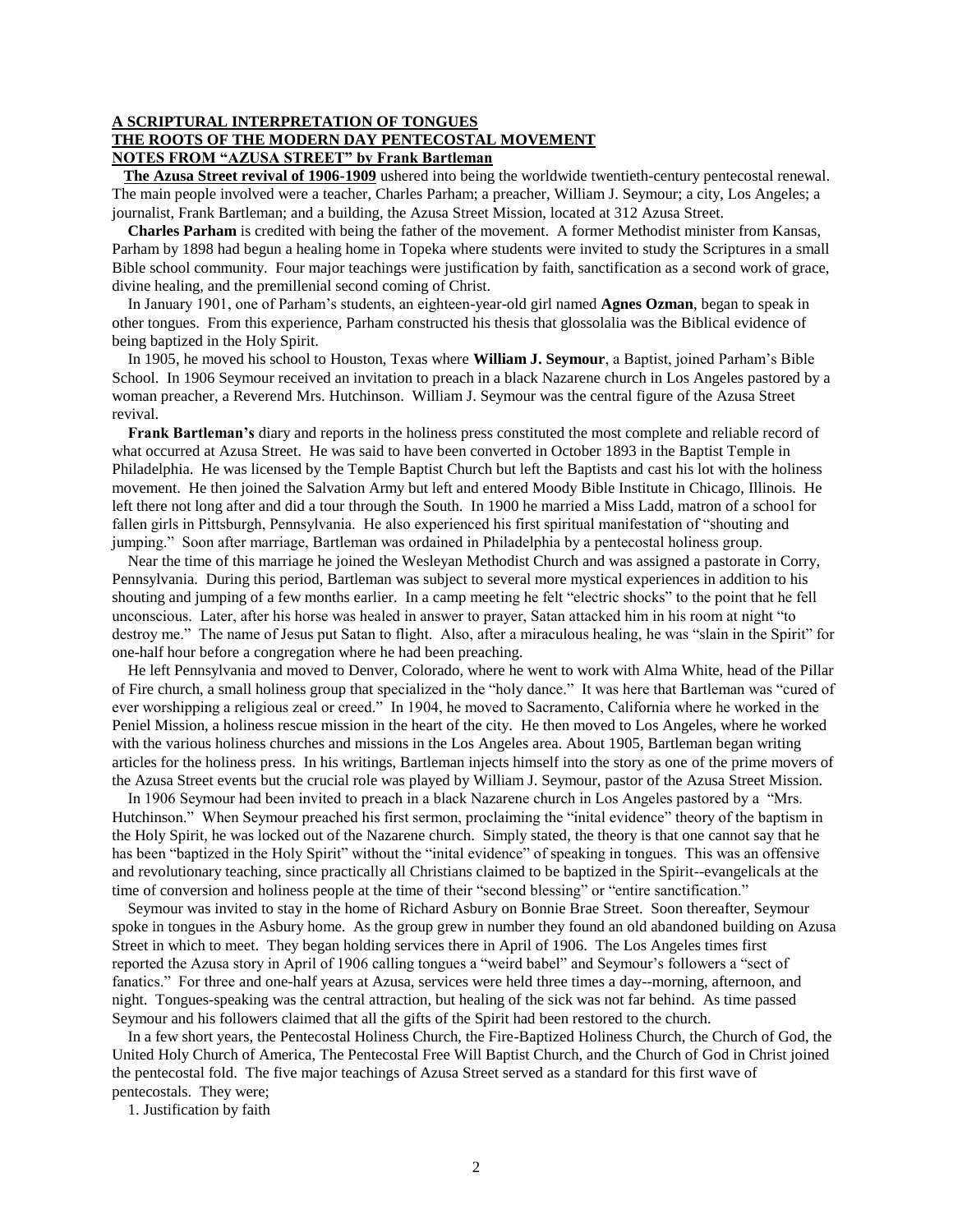2. Sanctification as a definite work of grace

3. The baptism in the Holy Spirit evidenced by speaking in other tongues

4. Divine healing "as in the atonement"

5. The personal premillennial rapture of the saints at the second coming of Christ.

 Although a significant proportion of the holiness movement accepted the Azusa revival as signaling the longprayed-for Pentecost, the majority rejected pentecostalism. The Fundamentalists rejected pentecostalism and by 1928 had disassociated themselves from all pentecostals within their ranks.

 In December, 1906, Dr. Phineas Bresee, founder of the Church of the Nazarene in Los Angeles wrote an article, entitled "The Gift of Tongues" in which he refuted many of the claims of the articles that Bartleman had published. Playing down the importance of the Azusa Street phenomenon in Los Angeles, Bresee stated:

 "Locally it is of small account, being insignificant both in numbers and influence. Instead of being the greatest movement of the times, as represented--in Los Angeles, at least--it is of small moment. It has had, and has now upon the religious life of the city, about as much influence as a pebble thrown into the sea..."

 In the end, Bresee felt that the Azusa Street pentecostals bordered on fanaticism and heresy by teaching that Christians are sanctified before they receive the baptism with the Holy Ghost, this baptism being a gift of power upon the sanctified life, and that the essential and necessary evidence of the baptism is the gift of speaking with new tongues, (which he called) "a jargon, a senseless mumble...a poor mess".

 As to the Azusa Street worshipers, the Nazarene leader stated: "There are more or less people whose experience is unsatisfactory, who have never been sanctified wholly, or have lost the precious work out of their hearts, who will run after the hope of exceptional or marvelous things, to their own further undoing.

## **NOTES ABOUT THE CATHOLIC CHURCH ENDORSING TONGUES**

 In 1975 over 10,000 Catholics gathered in St. Peter's Cathedral in Rome to celebrate the Pentecost season. During this service, these charismatics rejoiced as Pope Paul VI gave his endorsement to the movement. At the climax of the service thousands spoke and sang in other tongues.

 In 1978 a similar pentecost service was conducted in Canterbury Cathedral in England. About 2,000 Anglicans and Episcopalians spoke in tongues and uttered prophecies at the World Anglican Communion. Archbishop Coggin addressed the Conference and spoke in glowing terms of the pentecostal movement.

**1. Historical Facts**--Charles Parham started a school in Topeka, Kansas and taught healing. All of his life, he never once joined a Church of any kind. In 1901, one of his students, a woman named Agnes Ozman, spoke in a "tongue". Parham constructed his thesis that "tongues" was the Biblical evidence of being baptized in the Spirit. This, of course, is not validated by one verse of Scripture in the whole Bible. The Baptism of the Spirit is the act of God whereby God puts the Believer in the Body of Christ. This is a one time act and is done immediately at conversion and is never repeated.

 **Note**: Dr. J. William Kanoy in his pamphlet "Marvelous Person of the Holy Spirit" makes a clear statement in the chapter headed:

## **VII. Misunderstanding of the Holy Spirit**.

 **A. Baptism (In) With the Spirit**: The Bible nowhere speaks *of "the baptism of the Holy Spirit."* It is always *"with"* or *"in"* the Spirit, for He is not the Baptizer, but the Element in which we are baptized. There are seven passages in all talking or referring to this Baptism, five pointing to Pentecost, and two passages going back to Pentecost. (Matt. 3:11; Mark l:8; Luke 3:16; John 1:33; Acts 1:4-8; Acts 11:15-17; and I Corinthians12:12-13)

 The baptism "in" or "with" the Spirit is a term applied to one new thing that happened at Pentecost. It is reserved for the initial coming of the Holy Spirit from the Father-for the purpose of indwelling for the first time. This descent and this alone is called the baptism in the Spirit. The sending of the Holy Spirit at Pentecost (John 15:26) constituted the baptism in the Spirit. It has never been repeated.

- 1. We do not seek this Baptism.
- 2. We do not pray for this Baptism.
- 3. Baptism is the Spirit, indwelling, sealing are all once for all transactions. These can never be repeated or will never be repeated.

**2. Pentecostalism** is a counterfeit that was started by Satan in direct opposition to the Great Welsh Revival that was sweeping the world at this period of time. It is still the enemy of Revival that places experience above and more important than doctrine. It will be the one counterfeit that will usher in the One World Church by unifying all religions under this experience, because they could never agree on Doctrine.

**3. Real Truth**--John 15:26-27-*-"But when the Comforter is come, whom I will send unto you from the Father, even the Spirit of truth, which proceedeth from the Father, he shall testify of me."* ( Notice the true Holy Spirit does not